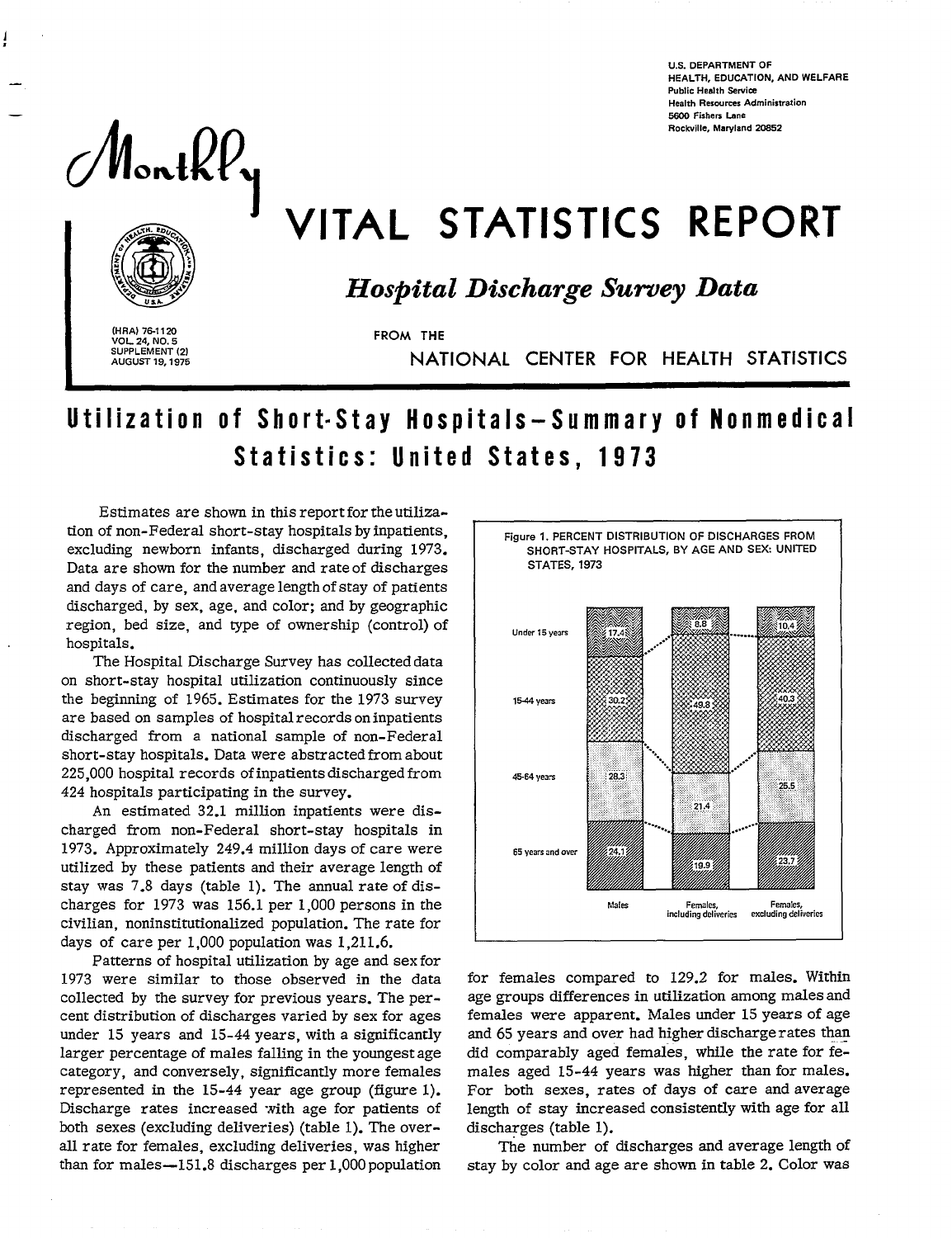| $\mu$                                                                                                                                                                                             |                                           |                                       |                                         |                                      |  |
|---------------------------------------------------------------------------------------------------------------------------------------------------------------------------------------------------|-------------------------------------------|---------------------------------------|-----------------------------------------|--------------------------------------|--|
|                                                                                                                                                                                                   | Both,                                     |                                       | Female                                  |                                      |  |
| Age                                                                                                                                                                                               | sexes                                     | Male                                  | Including<br>deliveries                 | Excluding<br>deliveries              |  |
|                                                                                                                                                                                                   |                                           |                                       | Number of discharges in thousands       |                                      |  |
| All ages -------------------------------                                                                                                                                                          | 32, 125                                   | 12,835                                | 19,266                                  | 16,173                               |  |
| Under 15 years-------------------------------<br>15-44 years--------------------------------<br>45-64 years----------------------------------<br>65 years and over-------------------------       | 3,933<br>13,482<br>7,772<br>$6,937$       | 2,231<br>3,873<br>3,637<br>3,094      | 1,700<br>9,598<br>4,131<br>3,837        | 1,685<br>6,524<br>4,126<br>3,837     |  |
|                                                                                                                                                                                                   |                                           |                                       | Rate of discharges per 1,000 population |                                      |  |
| All ages ---------------------------                                                                                                                                                              | 156.1                                     | 129.2                                 | 180.9                                   | 151.8                                |  |
| Under 15 years-----------------------------<br>15-44 years----------------------------------<br>45-64 years-----------------------------------<br>65 years and over----------------------------   | 70.8<br>154.4<br>182.2<br>$341.8$         | 78.8<br>91.7<br>179.1<br>367.0        | 62.4<br>212.9<br>185.0<br>323.5         | 61.8<br>144.7<br>184.8<br>323.5      |  |
|                                                                                                                                                                                                   | Number of days of care in thousands       |                                       |                                         |                                      |  |
| All ages -------------------------------                                                                                                                                                          | $249,389$                                 | 105,911                               | 143,271                                 | 130,869                              |  |
| Under 15 years--------------------------------<br>15-44 years-----------------------------------<br>45-64 years----------------------------------<br>65 years and over--------------------------- | 17,884<br>76,732<br>70,828<br>$83,944$    | 10,006<br>26,337<br>33,761<br>35,807  | 7,861<br>50,324<br>37,025<br>48,0611    | 7.811<br>37,989<br>37,007<br>48,061  |  |
|                                                                                                                                                                                                   | Rate of days of care per 1,000 population |                                       |                                         |                                      |  |
| All ages ----------------------------                                                                                                                                                             | 1,211.6                                   | 1,066.5                               | 1,344.9                                 | 1,228.5                              |  |
| Under 15 years--------------------------------<br>15-44 years----------------------------------<br>45-64 years----------------------------------<br>65 years and over---------------------------- | 321.9<br>878.5<br>1,661.0<br>$4,136.4$    | 353.4<br>623.3<br>1,662.3<br>4, 247.1 | 288.5<br>1,116.1<br>1,658.0<br>4,051,7  | 286.7<br>842.6<br>1,657.2<br>4,051.7 |  |
|                                                                                                                                                                                                   |                                           |                                       | Average length of stay in days          |                                      |  |
| All ages --------------------------------                                                                                                                                                         | 7.8                                       | 8.3                                   | 7.4 <sub>1</sub>                        | 8.1                                  |  |
| Under 15 years-------------------------------<br>65 years and over---------------------------                                                                                                     | 4.5<br>5.7<br>9.1<br>12.1                 | 4.5<br>6.8<br>9.3<br>11.6             | 4.6<br>5.2<br>9.0<br>12.5               | 4.6<br>5.8<br>9.0<br>12.5            |  |

Table 1. Number and rate of inpatients discharged from short-stay hospitals, number and rate of days of care, and average length of stay, by age and sex: United States, 1973 [Excludes newborn infants and Federal hospitals]

 $\mathbf{I}$ 

—

"— —

<sup>'</sup>Figures include data for sex not stated.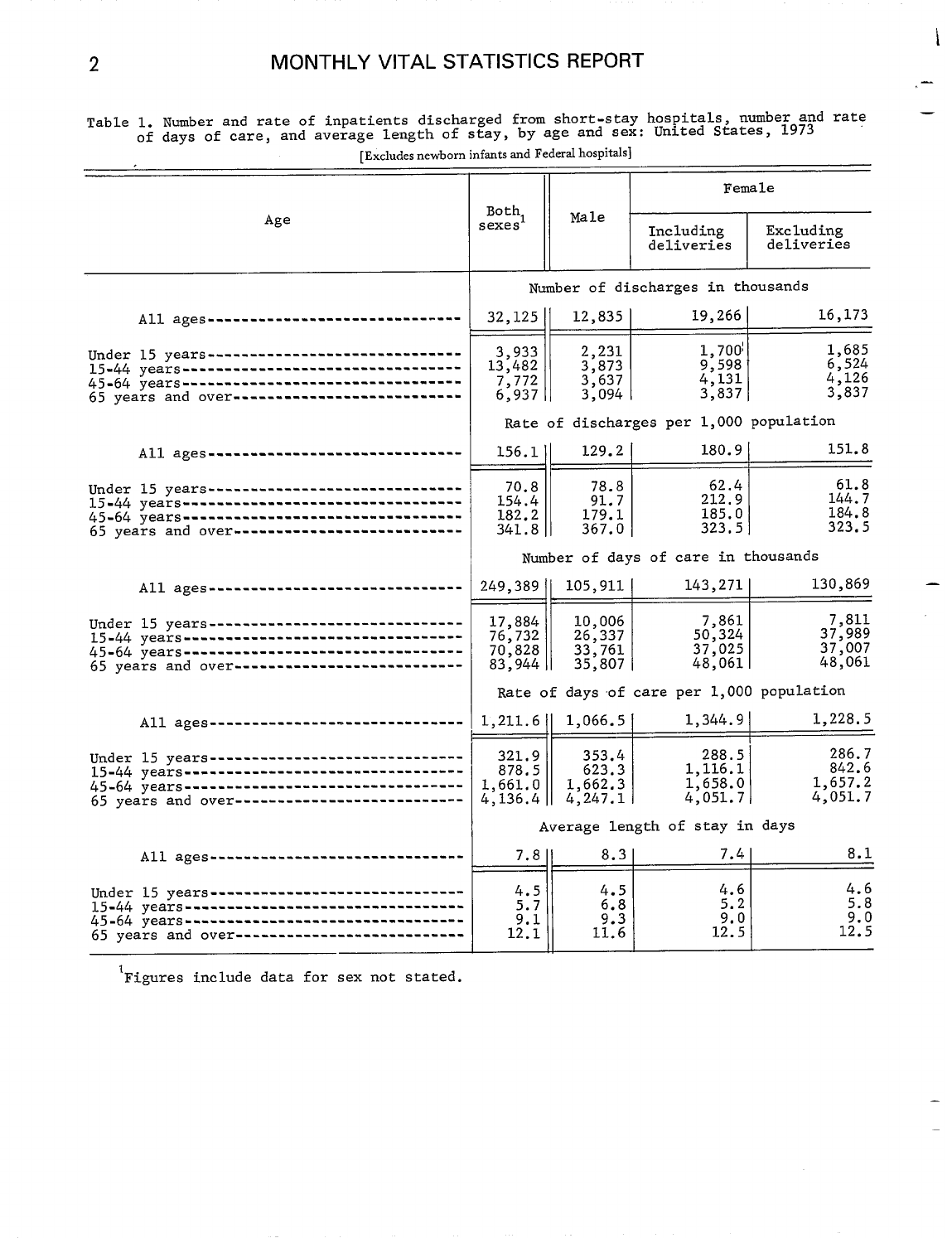#### **MONTHLY VITAL STATISTICS REPORT 3 3**

## Table 2, Number of inpatients discharged frem short-stay hospitals and average length of stay, by color, age, and sex: United States, 1973

|                                                                                                                                    | Both,                             |                                      | Female                             |                                      | Both,                       |                                                          | Female                     |                                         |  |
|------------------------------------------------------------------------------------------------------------------------------------|-----------------------------------|--------------------------------------|------------------------------------|--------------------------------------|-----------------------------|----------------------------------------------------------|----------------------------|-----------------------------------------|--|
| Color and age                                                                                                                      | sexes'                            | Male                                 | Including<br>deliveries            | Excluding<br>deliveries              | sexes'                      | Male                                                     | Including<br>deliveries    | Excluding<br>deliveries                 |  |
| Total                                                                                                                              |                                   |                                      | Number of discharges in thousands  |                                      |                             | Average length of stay in days                           |                            |                                         |  |
| All ages----------------                                                                                                           | 32,125                            | 12,835                               | 19,266                             | 16,173                               | $7.8$                       | 8.3                                                      | 7.4                        | 8.1                                     |  |
| Under 15 years ----------------<br>15-44 years-------------------<br>45-64 years---------------<br>65 years and over------------   | 3,933<br>13,482<br>7,772<br>6,937 | 2,231<br>$3,873$<br>$3,637$<br>3,094 | 1,700<br>$9,598$<br>4,131<br>3,837 | 1,685<br>6,524<br>4,126<br>3,837     | 4.5<br>$5.7$<br>9.1<br>12.1 | 4.5<br>$\begin{array}{c} 6.8 \\ 9.3 \\ 11.6 \end{array}$ | 4.6<br>5.2<br>9.0<br>12.5  | 4.6<br>5.8<br>9.0<br>12.5               |  |
| White                                                                                                                              |                                   |                                      |                                    |                                      |                             |                                                          |                            |                                         |  |
| All ages -----------                                                                                                               | 24,402                            | 9,899                                | 14,497                             | 12,350                               | 7.8                         | 8, 2                                                     | 7.5                        | 8.1                                     |  |
| Under 15 years---------------<br>$15 - 44$ years------------------<br>45-64 years----------------<br>65 years and over------------ | 2,898<br>9,727<br>6,160<br>5,616  | 1,638<br>2,864<br>2,898<br>2,499     | 1,259<br>6,862<br>3,261<br>3,116   | 1,255<br>4,723<br>$3,257$<br>$3,116$ | 4.3<br>5.6<br>9.0<br>12.1   | 4.3<br>6.6<br>9.1<br>11.6                                | 4.2<br>5.2<br>8.9<br>12.5  | $\frac{4.2}{5.7}$<br>$\frac{8.9}{12.5}$ |  |
| All Other                                                                                                                          |                                   |                                      |                                    |                                      |                             |                                                          |                            |                                         |  |
| All ages -------------                                                                                                             | 3,619                             | 1,316                                | 2,301                              | 1,766                                | 8.0                         | 9.4                                                      | 7.3                        | 8.3                                     |  |
| Under $15$ years------------<br>15-44 years-------------------<br>45-64 years--<br>65 years and over-------------                  | 527<br>1,977<br>664<br>451        | 305<br>505<br>296<br>210             | 222<br>1,471<br>367<br>241         | 214<br>945<br>366<br>241             | 6.3<br>6.2<br>11.1<br>13.4  | 5.9<br>8.5<br>11.9<br>13.1                               | 6.8<br>5.5<br>10.4<br>13.7 | 7.0<br>6.3<br>10.4<br>13.7              |  |
| Color not stated                                                                                                                   |                                   |                                      |                                    |                                      |                             |                                                          |                            |                                         |  |
| All ages----------------                                                                                                           | 4,105                             | 1,619                                | 2,467                              | 2,056                                | 7.3                         | 7.6                                                      | 7.1                        | 7.8                                     |  |
| Under 15 years-----------<br>15-44 years-------------------<br>45-64 years---------------<br>65 years and over------------         | 508<br>1,778<br>949<br>870        | 288<br>504<br>443<br>385             | 218<br>1,265<br>503<br>481         | 217<br>855<br>503<br>481             | 4.3<br>5.6<br>8.4<br>11.3   | $3.9$<br>6.5<br>8.5<br>10.5                              | 4.8<br>5.2<br>8,4<br>11.9  | $4.8$<br>5.8<br>8.4<br>11.9             |  |

[Excludes newborn infants and Federal hospitals]

<sup>1</sup>Figures include data for sex not stated.

—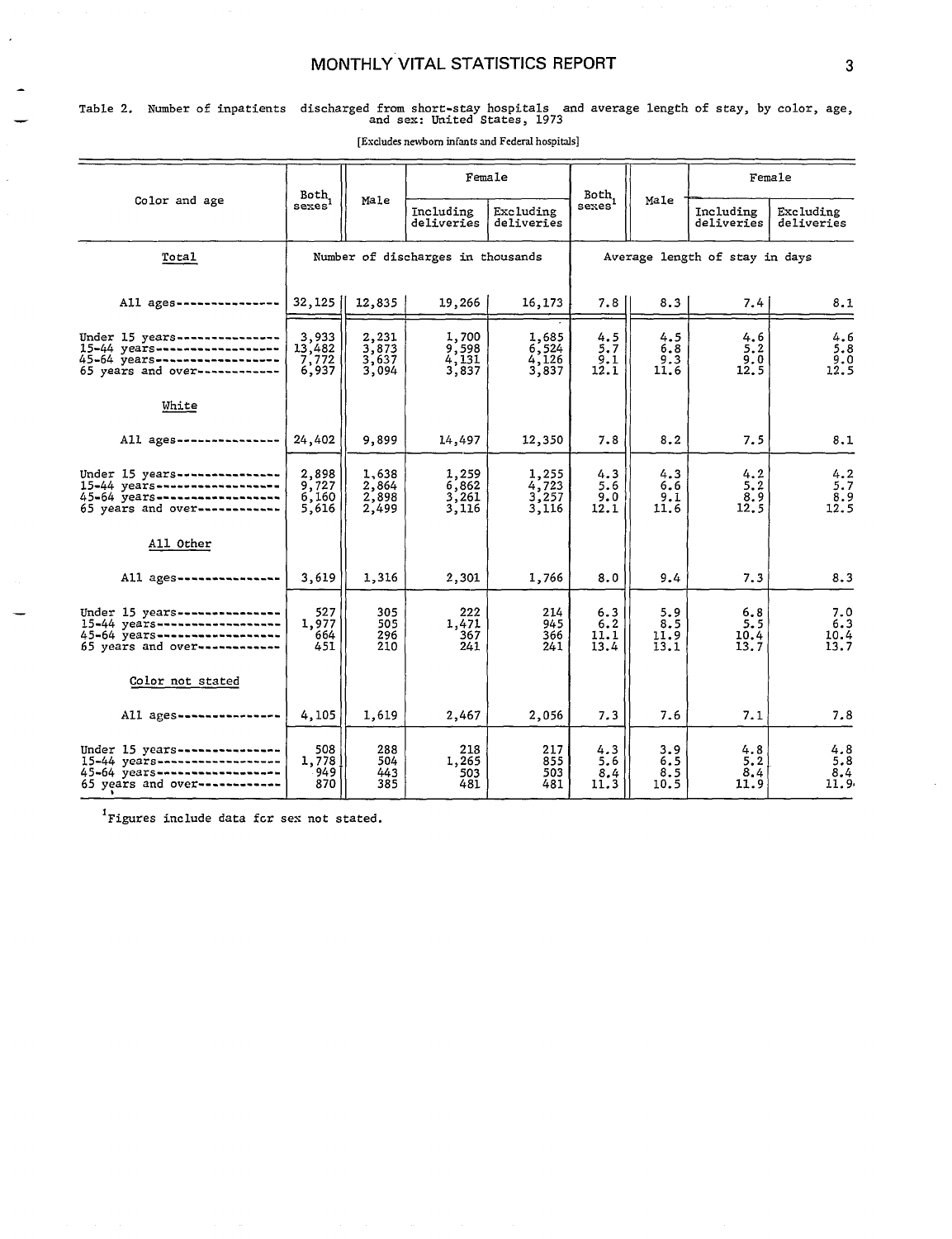not stated on medical abstract summary sheets which represented approximately 4.1 million discharges, or 13 percent of the total discharges in 1973. The number of discharges with color not stated is greater than the corresponding figures for the "all other" category, and care should be exercised when interpreting the data.

Patients in the white category outnumbered those in the all other category by approximately  $7$  to 1. For white patients, about 1 in 5 were 65 years and over, while this same age group represented only 1 in 8 patients in the all other category. The average length of stay for white patients was less than for all other patients in each age group. Deliveries represented a smaller proportion of total discharges for white patients than for all other patients.

Variations were apparent in hospital utilization by geographic region. The number and rate of discharges and average length of stay are presented by region and age in table 3. The rate of discharges per l, OOOpopulation varied from 141.4 in the West Region to 175.7 in the North Central. The average length of stay ranged from 6.4 days in the West to 9.0 days in the Northeast Region. Average length of stay for each age group was also shortest in the Westand longest in the Northeast Region.

The number and percent distribution of discharges and days of care provided are shown in table 4 by bed size and type of ownership. Discharges varied from 5.5 million for hospitals with between 100-199 beds to 8.2 million for those with between 300-499 beds. The average length of stay varied directly with the size of the hospital, being lowest inhospitalswith less than 100 beds,  $6.4$  days, and increasing steadily to  $8.8$ days in hospitals with 500 beds or more (table 5). .

—

Voluntary nonprofit hospitals, including those operated by church groups and by other nonprofit organizations, accounted for 72.3 percent of all discharges in 1973. Those hospitals operated by State and local governments provided 20.6 percent, and privately owned proprietary hospitals 7.0 percent. The distribution of days of care was similar to that of the discharges. Length of stay was shortest in the proprietary hospitals and longest in the voluntary nonprofit ones.

Of the estimated 32.1 million patients discharged in 1973, 97.2 percent or 31.2 million were discharged alive. Patients discharged dead averaged stays of 13.6 days compared to 7.6 days for those discharged alive, primarily because patients discharged dead are likely to have been admitted with conditions characterized by a severe degree of morbidity.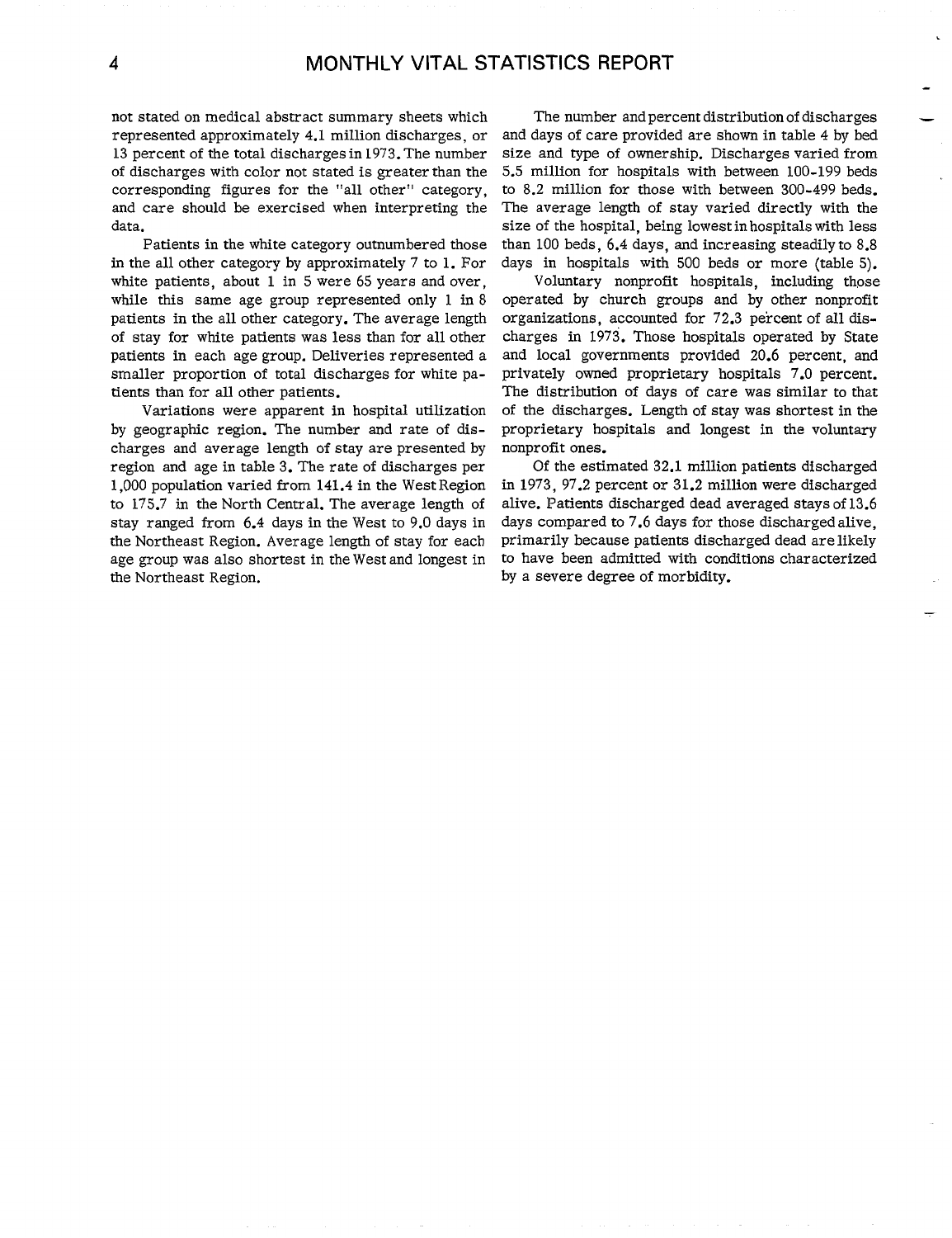### **MONTHLY VITAL STATISTICS REPORT**

#### — Table 3. Number and rate of inpatients discharged from short-stay hospitals and length of stay, by geographic region and age: United states, 1973 average

| Age                                                                                                                                    | All regions                           | Northeast                                                     | North Central                           | South                                                           | <b>West</b>                     |
|----------------------------------------------------------------------------------------------------------------------------------------|---------------------------------------|---------------------------------------------------------------|-----------------------------------------|-----------------------------------------------------------------|---------------------------------|
|                                                                                                                                        | Number of discharges in thousands     |                                                               |                                         |                                                                 |                                 |
| All $a$ ges-----------                                                                                                                 | $32,125$                              | 7,208                                                         | 9,975                                   | 9,905                                                           | 5,036                           |
| Under $15$ years----------<br>$15-44$ years----------------<br>45-64 years---------------<br>65 years and over----------------         | 3,933<br>13,482<br>7,772<br>$6,937$   | 837<br>$\begin{array}{c} 2,961 \\ 1,828 \end{array}$<br>1,582 | 1,318<br>4,110<br>2,438<br>2,110        | 1,206<br>$\begin{array}{c} 4,243 \\ 2,250 \end{array}$<br>2,206 | 573<br>2,168<br>1,256<br>1,039  |
|                                                                                                                                        |                                       |                                                               | Rate of discharges per 1,000 population |                                                                 |                                 |
| All ages --------                                                                                                                      | 156.1                                 | 148.6                                                         | 175.7                                   | 153.6                                                           | 141.4                           |
| Under $15$ years-----------<br>15-44 years---------------------<br>45-64 years----------------------<br>65 years and over------------- | 70.8<br>154.4<br>$182.3$  <br>$341.8$ | 66.6<br>145.7<br>166, 8<br>310.9                              | 84.8<br>170.7<br>211.7<br>374.4         | 67.8<br>155.0<br>173.7<br>345.91                                | 59.3<br>139.4<br>174.1<br>325.6 |
|                                                                                                                                        | Average length of stay in days        |                                                               |                                         |                                                                 |                                 |
| All $a$ ges----------                                                                                                                  | 7.811                                 | 9.01                                                          | 8.01                                    | 7.31                                                            | 6.4                             |
| Under 15 years------------<br>15-44 years-------------------<br>45-64 years------------------<br>65 years and over-------------        | $\frac{4.5}{5.7}$<br>9.1<br>12.1      | 5.1<br>6.3<br>10.7<br>14.3                                    | 4.5<br>6.0<br>9,4<br>12.4               | 4.6<br>5.4<br>8.5<br>11.1                                       | 3.7<br>4.7<br>7.3.<br>10.3      |

**[Excludes newborn infants and Federal hospitals]** 

J.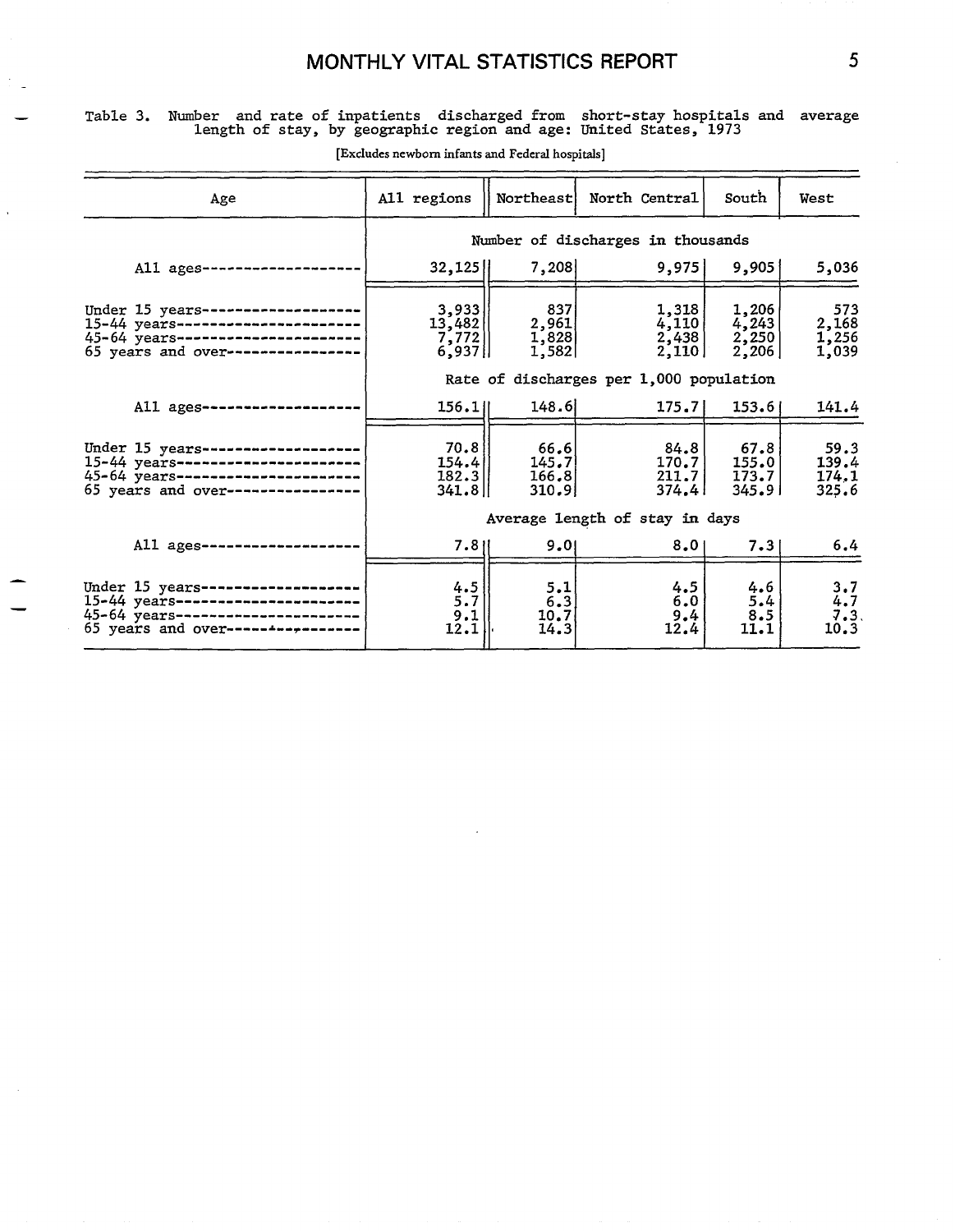$\bar{t}$ 

u∄

Table 4. Number and percent distribution of inpatients discharged from short-stay hospitals and of days of care, by bed size and type of ownership of hospitals: United States, 1973

|                                                                                                                                                                                                          | Discharges                                |                                      | Days of care                                   |                                      |  |
|----------------------------------------------------------------------------------------------------------------------------------------------------------------------------------------------------------|-------------------------------------------|--------------------------------------|------------------------------------------------|--------------------------------------|--|
| Bed size and type of ownership                                                                                                                                                                           | Number in<br>thousands                    | Percent<br>distribution              | Number in<br>thousands                         | Percent<br>distribution              |  |
| All hospitals-                                                                                                                                                                                           | 32,125                                    | 100.0                                | 249,389                                        | 100.0                                |  |
| Bed size                                                                                                                                                                                                 |                                           |                                      |                                                |                                      |  |
| 6-99 beds-------------------------<br>$100 - 199$ beds-------------------------<br>200-299 beds-------------------------<br>300-499 beds-------------------------<br>500 beds or more------------------- | 6,604<br>5,485<br>5,625<br>8,228<br>6,183 | 20.5<br>17.1<br>17.5<br>25.6<br>19.2 | 42,534<br>39,727<br>43,152<br>69,271<br>54,704 | 17.1<br>15.9<br>17.3<br>27.8<br>21.9 |  |
| Type of ownership                                                                                                                                                                                        |                                           |                                      |                                                |                                      |  |
| Voluntary nonprofit----------------<br>Government--------------------------<br>Proprietary-                                                                                                              | 23,235<br>6,633<br>2,256                  | 72.3<br>20.6<br>7.0                  | 184,924<br>49,377<br>15,087                    | 74.2<br>19.8<br>6.0                  |  |

[Excludes newborn infants and Federal hospitals]

## Table 5. Average length of stay of inpatients discharged from short-stay hospitals, by bed size, type of ownership of hospitals, and age: United States, 1973

[Excludes newborn infants and Federal hospitals]

| Bed size and type of ownership                                                                                                                                                                                  | All ages                        | Under 15<br>years               | $15 - 44$<br>years              | $45 - 64$<br>years                | 65 years<br>and over                 |
|-----------------------------------------------------------------------------------------------------------------------------------------------------------------------------------------------------------------|---------------------------------|---------------------------------|---------------------------------|-----------------------------------|--------------------------------------|
|                                                                                                                                                                                                                 | Average length of stay in days  |                                 |                                 |                                   |                                      |
| All hospitals-                                                                                                                                                                                                  | $7.8$ II                        | 4.51                            | 5.7                             | 9.1                               | 12.1                                 |
| Bed size                                                                                                                                                                                                        |                                 |                                 |                                 |                                   |                                      |
| 6-99 beds------------------<br>100-199 beds------------------------------<br>200-299 beds------------------------------<br>300-499 beds-----------------------------<br>500 beds or more----------------------- | 6.4<br>7.2<br>7.7<br>8.4<br>8.8 | 3.7<br>4.1<br>4.2<br>4.7<br>6.2 | 4.4<br>5.1<br>5.7<br>6.2<br>6.7 | 6.9<br>8.4<br>9.2<br>10.0<br>10.6 | 10.3<br>12.0<br>12.0<br>13.3<br>13.4 |
| Type of ownership<br>Voluntary nonprofit-------------------<br>Government--------------------------------<br>Proprietary -------------------------------                                                        | 8.0<br>7.4<br>6.7               | 4.5<br>5.0<br>3.4               | 5.8<br>5.7<br>5.1               | 9.3<br>8.9<br>7.8                 | 12.5<br>11.2<br>10.5                 |